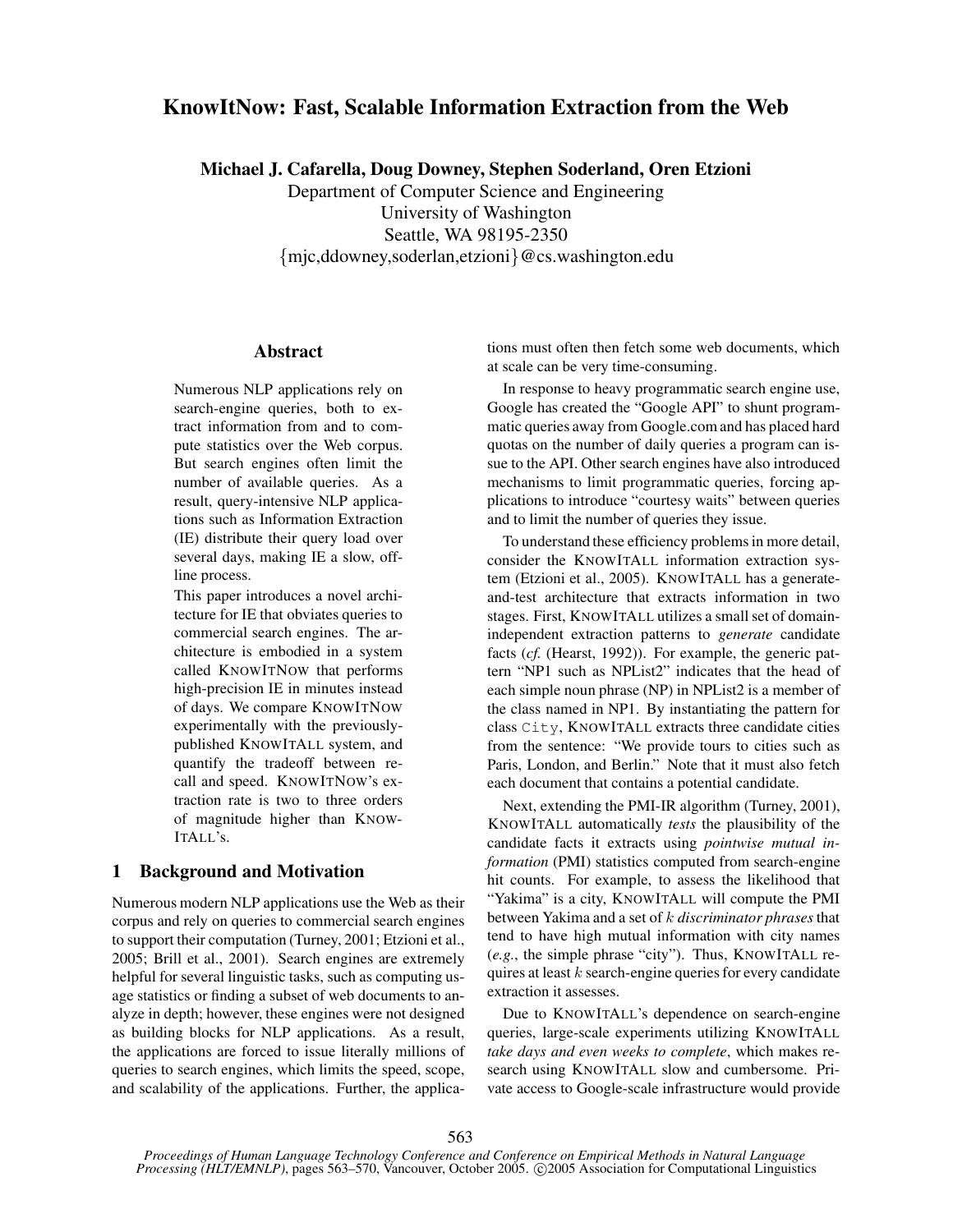sufficient access to search queries, but at prohibitive cost, and the problem of fetching documents (even if from a cached copy) would remain (as we discuss in Section 2.1). Is there a feasible alternative Web-based IE system? If so, what size Web index and how many machines are required to achieve reasonable levels of precision/recall? What would the architecture of this IE system look like, and how fast would it run?

To address these questions, this paper introduces a novel architecture for web information extraction. It consists of two components that supplant the generateand-test mechanisms in KNOWITALL. To generate extractions rapidly we utilize our own specialized search engine, called the Bindings Engine (or BE), which efficiently returns bindings in response to variabilized queries. For example, in response to the query *"Cities such as ProperNoun(Head(* $\langle NounPhrase \rangle$ ))", BE will return a list of proper nouns likely to be city names. To assess these extractions, we use URNS, a combinatorial model, which estimates the probability that each extraction is correct without using any additional search engine queries. $<sup>1</sup>$  For further efficiency, we introduce an approx-</sup> imation to URNS, based on frequency of extractions' occurrence in the output of BE, and show that it achieves comparable precision/recall to URNS.

Our contributions are as follows:

- 1. We present a novel architecture for Information Extraction (IE), embodied in the KNOWITNOW system, which does not depend on Web search-engine queries.
- 2. We demonstrate experimentally that KNOWITNOW is the first system able to extract tens of thousands of facts from the Web in minutes instead of days.
- 3. We show that KNOWITNOW's extraction rate is two to three orders of magnitude greater than KNOW-ITALL's, but this increased efficiency comes at the cost of reduced recall. We quantify this tradeoff for KNOWITNOW's 60,000,000 page index and extrapolate how the tradeoff would change with larger indices.

Our recent work has described the BE search engine in detail (Cafarella and Etzioni, 2005), and also analyzed the URNS model's ability to compute accurate probability estimates for extractions(Downey et al., 2005). However, this is the first paper to investigate the composition of these components to create a fast IE system, and to compare it experimentally to KNOWITALL in terms of time,

recall, precision, and extraction rate. The frequencybased approximation to URNS and the demonstration of its success are also new.

The remainder of the paper is organized as follows. Section 2 provides an overview of BE's design. Section 3 describes the URNS model and introduces an efficient approximation to URNS that achieves similar precision/recall. Section 4 presents experimental results. We conclude with related and future work in Sections 5 and 6.

## **2 The Bindings Engine**

This section explains how relying on standard search engines leads to a bottleneck for NLP applications, and provides a brief overview of the Bindings Engine (BE)—our solution to this problem. A comprehensive description of BE appears in (Cafarella and Etzioni, 2005).

Standard search engines are computationally expensive for IE and other NLP tasks. IE systems issue multiple queries, downloading all pages that potentially match an extraction rule, and performing expensive processing on each page. For example, such systems operate roughly as follows on the query ("cities such as  $\langle NounPhrase \rangle$ "):

- 1. Perform a traditional search engine query to find all URLs containing the non-variable terms (*e.g.*, "cities such as")
- 2. For each such URL:
	- (a) obtain the document contents,
	- (b) find the searched-for terms ("cities such as") in the document text,
	- (c) run the noun phrase recognizer to determine whether text following "cities such as" satisfies the linguistic type requirement,
	- (d) and if so, return the string

We can divide the algorithm into two stages: obtaining the list of URLs from a search engine, and then processing them to find the  $\langle NounPhrase \rangle$  bindings. Each stage poses its own scalability and speed challenges. The first stage makes a query to a commercial search engine; while the number of available queries may be limited, a single one executes relatively quickly. The second stage fetches a large number of documents, each fetch likely resulting in a random disk seek; this stage executes slowly. Naturally, this disk access is slow regardless of whether it happens on a locally-cached copy or on a remote document server. The observation that the second stage is slow, even if it is executed locally, is important because it shows that merely operating a "private" search engine does not solve the problem (see Section 2.1).

The Bindings Engine supports queries containing *typed variables* (such as *NounPhrase*) and

<sup>&</sup>lt;sup>1</sup>In contrast, PMI-IR, which is built into KNOWITALL, requires multiple search engine queries to assess each potential extraction.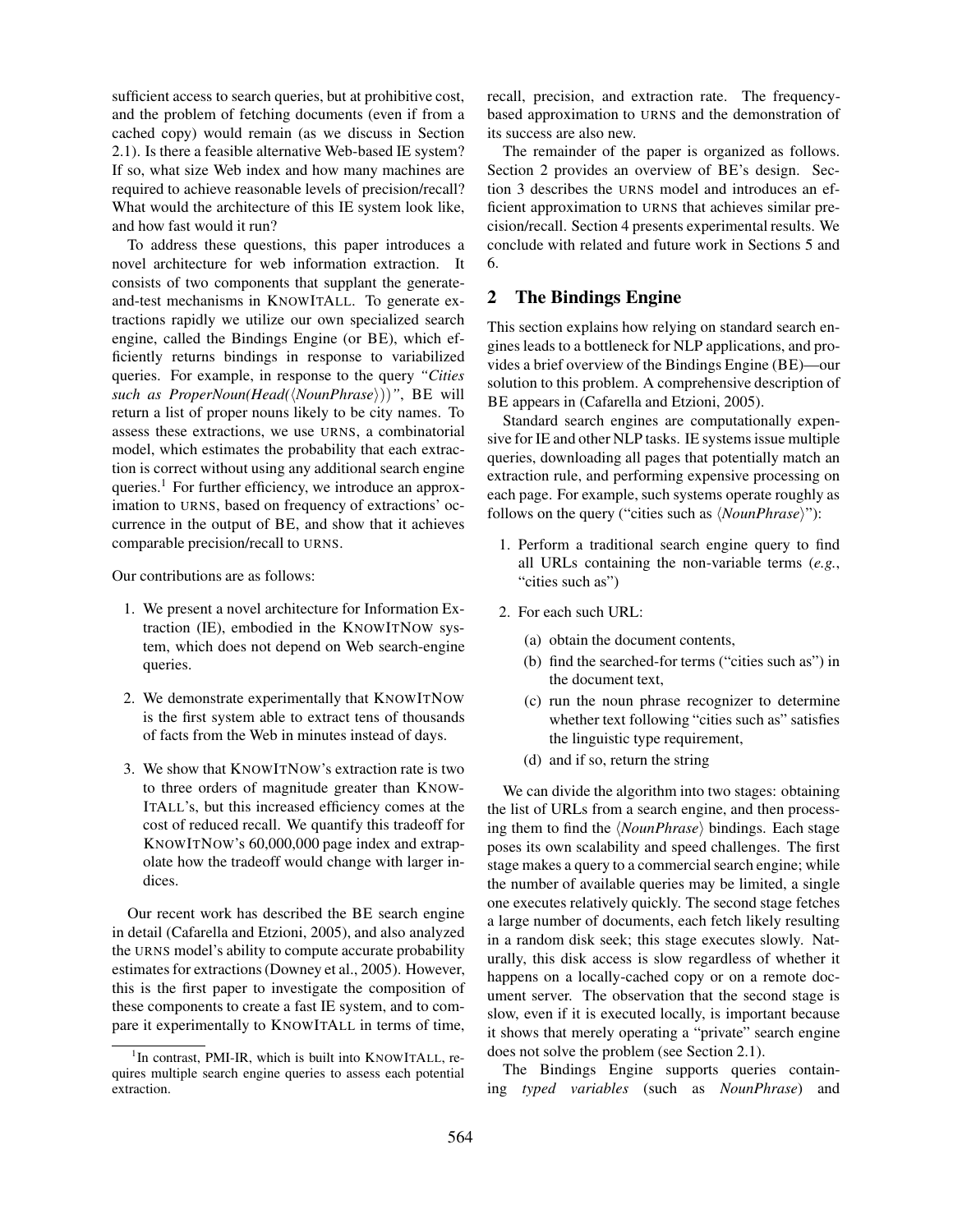*string-processing functions* (such as "head(X)" or "ProperNoun $(X)$ ") as well as standard query terms. BE processes a variable by returning every possible string in the corpus that has a matching type, and that can be substituted for the variable and still satisfy the user's query. If there are multiple variables in a query, then all of them must simultaneously have valid substitutions. (So, for example, the query "<*NounPhrase*> is located in <*NounPhrase*>" only returns strings when noun phrases are found on both sides of "is located in".) We call a string that meets these requirements a *binding* for the variable in question. These queries, and the bindings they elicit, can usefully serve as part of an information extraction system or other common NLP tasks (such as gathering usage statistics). Figure 1 illustrates some of the queries that BE can handle.

president Bush <*Verb*> cities such as *ProperNoun(Head(*<*NounPhrase*>*))* <*NounPhrase*> is the CEO of <*NounPhrase*>

## Figure 1: **Examples of queries that can be handled by** BE**. Queries that include typed variables and stringprocessing functions allow NLP tasks to be done efficiently without downloading the original document during query processing.**

BE's novel *neighborhood index* enables it to process these queries with  $O(k)$  random disk seeks and  $O(k)$  serial disk reads, where  $k$  is the number of non-variable terms in its query. As a result, BE can yield orders of magnitude speedup as shown in the asymptotic analysis later in this section. The neighborhood index is an augmented inverted index structure. For each term in the corpus, the index keeps a list of documents in which the term appears and a list of positions where the term occurs, just as in a standard inverted index (Baeza-Yates and Ribeiro-Neto, 1999). In addition, the neighborhood index keeps a list of left-hand and right-hand *neighbors* at each position. These are adjacent text strings that satisfy a recognizer for one of the target types, such as *NounPhrase*.

As with a standard inverted index, a term's list is processed from start to finish, and can be kept on disk as a contiguous piece. The relevant string for a variable binding is included directly in the index, so there is no need to fetch the source document (thus causing a disk seek). Expensive processing such as part-of-speech tagging or shallow syntactic parsing is performed only once, while building the index, and is not needed at query time. It is important to note that simply preprocessing the corpus and placing the results in a database would not avoid disk seeks, as we would still have to explicitly fetch these results. The run-time efficiency of the neighborhood index

|                                  | Query Time   Index Space |      |
|----------------------------------|--------------------------|------|
|                                  | $BE \mid O(k)$           | O(N) |
| Standard engine $\bigcup O(k+B)$ |                          | O(N) |

Table 1: BE **yields considerable savings in query time over a standard search engine.** k **is the number of concrete terms in the query,** B **is the number of variable bindings found in the corpus, and** N **is the number of documents in the corpus.** N **and** B **are typically extremely large, while** k **is small.**

comes from integrating the results of corpus processing with the inverted index (which determines which of those results are relevant).

The neighborhood index avoids the need to return to the original corpus, but it can consume a large amount of disk space, as parts of the corpus text are folded into the index several times. To conserve space, we perform simple dictionary-lookup compression of strings in the index. The storage penalty will, of course, depend on the exact number of different types added to the index. In our experiments, we created a useful IE system with a small number of types (including *NounPhrase*) and found that the neighborhood index increased disk space only four times that of a standard inverted index.

#### **Asymptotic Analysis:**

In our asymptotic analysis of BE's behavior, we count query time as a function of the number of random disk seeks, since these seeks dominate all other processing tasks. Index space is simply the number of bytes needed to store the index (not including the corpus itself).

Table 1 shows that BE requires only  $O(k)$  random disk seeks to process queries with an arbitrary number of variables whereas a standard engine takes  $O(k + B)$ , where  $k$  is the number of concrete query terms, and  $B$  is the number of bindings found in a corpus of  $N$  documents. Thus, BE's performance is the same as that of a standard search engine for queries containing only concrete terms. For variabilized queries,  $N$  may be in the billions and  $B$ will tend to grow with  $N$ . In our experiments, eliminating the  $B$  term from our query processing time has resulted in speedups of two to three orders of magnitude over a standard search engine. The speedup is at the price of a small constant multiplier to index size.

#### **2.1 Discussion**

While BE has some attractive properties for NLP computations, is it necessary? Could fast, large-scale information extraction be achieved merely by operating a "private" search engine?

The release of open-source search engines such as Nutch<sup>2</sup>, coupled with the dropping price of CPUs and

<sup>&</sup>lt;sup>2</sup>http://lucene.apache.org/nutch/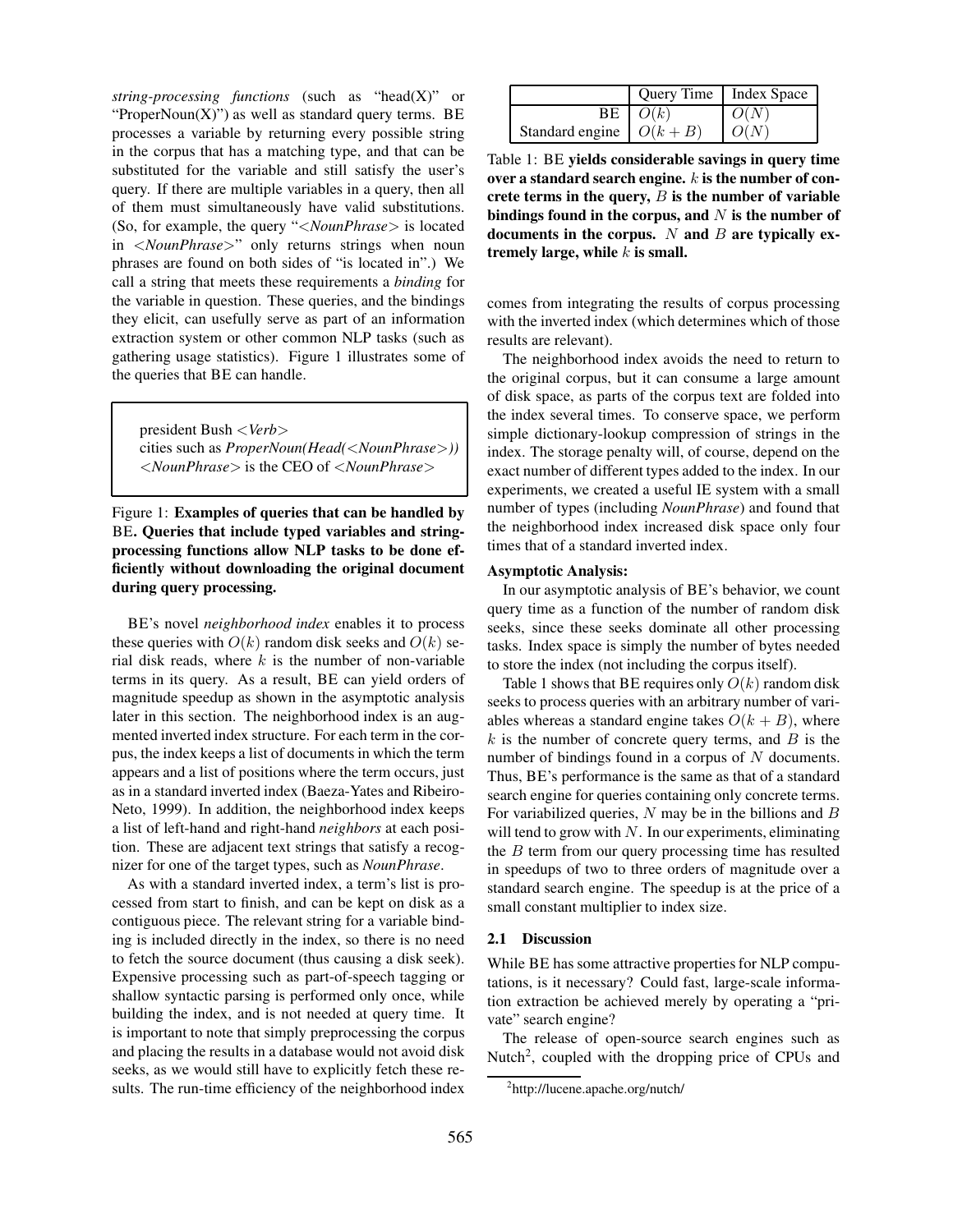

Figure 2: **Average time to return the relevant bindings in response to a set of queries was 0.06 CPU minutes for** BE**, compared to 8.16 CPU minutes for the comparable processing on Nutch. This is a 134-fold speed up. The CPU resources, network, and index size were the same for both systems.**

disks, makes it feasible for NLP researchers to operate their own large-scale search engines. For example, Turney operates a search engine with a terabyte-sized index of Web pages, running on a local eight-machine Beowulf cluster (Turney, 2004). Private search engines have two advantages. First, there is no query quota or need for "courtesy waits" between queries. Second, since the engine is local, network latency is minimal.

However, to support IE, we must also execute the second stage of the algorithm (see the beginning of this section). In this stage, each document that matches a query has to be retrieved from an arbitrary location on a disk.<sup>3</sup> Thus, the number of random disk seeks scales linearly with the number of documents retrieved. Moreover, many NLP applications require the extraction of strings matching particular syntactic or semantic types from each page. The lack of linguistic data in the search engine's index means that many pages are fetched only to be discarded as irrelevant.

To quantify the speedup due to BE, we compared it to a standard search index built on the open-source Nutch engine. All of our Nutch and BE experiments were carried out on the same corpus of 60 million Web pages and were run on a cluster of 23 dual-Xeon machines, each with two local 140 Gb disks and 4 Gb of RAM. We set all configuration values to be exactly the same for both Nutch and BE. BE gave a 134-fold speed up on average query processing time when compared to the same queries with the Nutch index, as shown in Figure 2.

# **3 The URNS Model**

To realize the speedup from BE, KNOWITNOW must also avoid issuing search engine queries to validate the correctness of each extraction, as required by PMI computation. We have developed a probabilistic model obviating search-engine queries for assessment. The intuition behind this model is that correct instances of a class or relation are likely to be extracted repeatedly, while random errors by an IE system tend to have low frequency for each distinct incorrect extraction.

Our probabilistic model, which we call URNS, takes the form of a classic "balls-and-urns" model from combinatorics. We think of IE abstractly as a generative process that maps text to extractions. Each extraction is modeled as a labeled ball in an urn. A *label* represents either an instance of the target class or relation, or represents an error. The information extraction process is modeled as repeated draws from the urn, with replacement.

Formally, the parameters that characterize an urn are:

- $C$  the set of unique target labels;  $|C|$  is the number of unique target labels in the urn.
- $E$  the set of unique error labels;  $|E|$  is the number of unique error labels in the urn.
- $num(b)$  the function giving the number of balls labeled by b where  $b \in C \cup E$ .  $num(B)$  is the multi-set giving the number of balls for each label  $b \in B$ .

The goal of an IE system is to discern which of the labels it extracts are in fact elements of C, based on repeated draws from the urn. Thus, the central question we are investigating is: *given that a particular label* x *was extracted* k *times in a set of* n *draws from the urn, what is the probability that*  $x \in C$ ? We can express the probability that an element extracted  $k$  of  $n$  times is of the target relation as follows.

$$
P(x \in C | x \text{ appears } k \text{ times in } n \text{ draws}) =
$$

$$
\frac{\sum_{r \in num(C)} (\frac{r}{s})^k (1 - \frac{r}{s})^{n-k}}{\sum_{r' \in num(C \cup E)} (\frac{r'}{s})^k (1 - \frac{r'}{s})^{n-k}}
$$
(1)

where  $s$  is the total number of balls in the urn, and the sum is taken over possible repetition rates r.

A few numerical examples illustrate the behavior of this equation. Let  $|C| = |E| = 2,000$  and assume for simplicity that all labels are repeated on the same number of balls  $(num(c_i) = R_C$  for all  $c_i \in C$ , and  $num(e_i) = R_E$  for all  $e_i \in E$ ). Assume that the extraction rules have precision  $p = 0.9$ , which means that  $R_C = 9 \times R_E$  — target balls are nine times as common in the urn as error balls. Now, for  $k = 3$  and  $n = 10,000$ we have  $P(x \in C) = 93.0\%$ . Thus, we see that a small number of repetitions can yield high confidence in an extraction. However, when the sample size increases so that

<sup>&</sup>lt;sup>3</sup>Moving the disk head to an arbitrary location on the disk is a mechanical operation that takes about 5 milliseconds on average.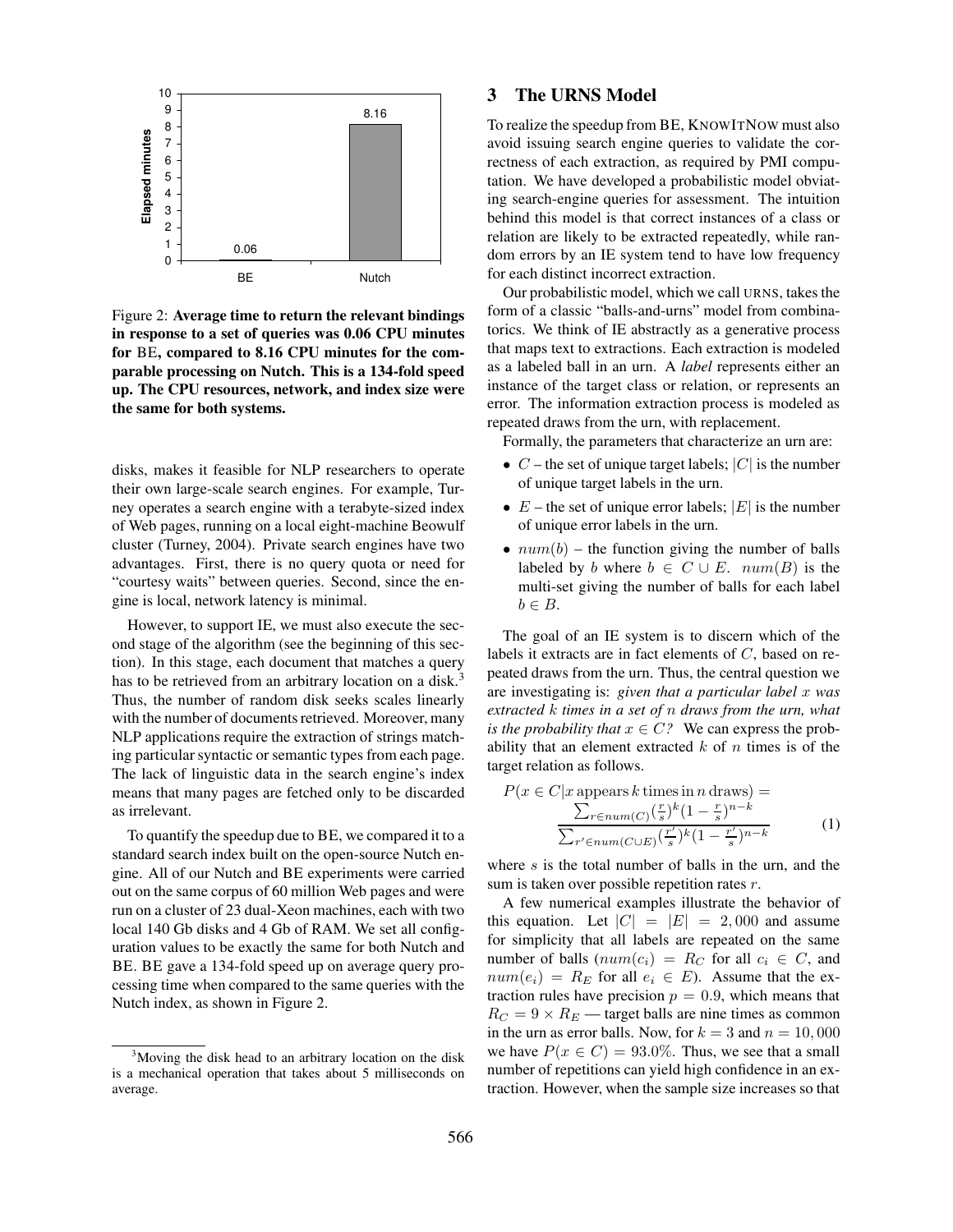$n = 20,000$ , and the other parameters are unchanged, then  $P(x \in C)$  drops to 19.6%. On the other hand, if  $C$  balls repeat much more frequently than  $E$  balls, say  $R_C = 90 \times R_E$  (with |E| set to 20,000, so that p remains unchanged), then  $P(x \in C)$  rises to 99.9%.

The above examples enable us to illustrate the advantages of URNS over the noisy-or model used in previous work. The noisy-or model assumes that each extraction is an independent assertion that the extracted label is "true," an assertion that is correct a fraction  $p$  of the time. The noisy-or model assigns the following probability to extractions:

$$
P_{noisy-or}(x \in C | x \text{ appears } k \text{ times}) = 1 - (1 - p)^k
$$

Therefore, the noisy-or model will assign the same probability — 99.9% — in *all three* of the above examples, although this is only correct in the case for which  $n = 10,000$  and  $R_C = 90 \times R_E$ . As the other two examples show, for different sample sizes or repetition rates, the noisy-or model can be highly inaccurate. This is not surprising given that the noisy-or model ignores the sample size and the repetition rates.

URNS uses an EM algorithm to estimate its parameters, and currently the algorithm takes roughly three minutes to terminate.<sup>4</sup> Fortunately, we determined experimentally that we can approximate URNS's precision and recall using a far simpler frequency-based assessment method. This is true because good precision and recall merely require an appropriate *ordering* of the extractions for each relation, and not accurate probabilities for each extraction. For unary relations, we use the simple approximation that items extracted more often are more likely to be true, and order the extractions from most to least extracted. For binary relations like CapitalOf $(X, y)$ , in which we extract several different candidate capitals y for each known country X, we use a smoothed frequency estimate to order the extractions. Let  $freq(R(X, y))$  denote the number of times that the binary relation  $R(X, y)$ is extracted; we define:

$$
smoothed\_freq(R(X,y)) = \frac{freq(R(X,y))}{\max_{y'} freq(R(X,y')) + 1}
$$

We found that sorting by smoothed frequency (in descending order) performed better than simply sorting by  $freq$  for relations  $R(X, y)$  in which different known X values may have widely varying Web presence.

Unlike URNS, our frequency-based assessment does not yield accurate probabilities to associate with each extraction, but for the purpose of returning a ranked list of high-quality extractions it is comparable to URNS (see



Figure 3: Country**:** KNOWITALL **maintains somewhat higher precision than** KNOWITNOW **throughout the recall-precision curve.**

Figures 3 through 6), and it has the advantage of being much faster. Thus, in the experiments reported on below, we use frequency-based assessment as part of KNOWIT-NOW.

### **4 Experimental Results**

This section contrasts the performance of KNOWITNOW and KNOWITALL experimentally. Before considering the experiments in detail, we note that a key advantage of KNOWITNOW is that it does not make *any* queriesto Web search engines. As a result, KNOWITNOW's scale is not limited by a query quota, though it is limited by the size of its index.

We report on the following metrics:

- **Recall:** how many distinct extractions does each system return at high precision?<sup>5</sup>
- **Time:** how long did each system take to produce and rank its extractions?
- **Extraction Rate:** how many distinct high-quality extractions does the system return per minute? The extraction rate is simply recall divided by time.

We contrast KNOWITALL and KNOWITNOW's precision/recall curves in Figures 3 through 6. We compared KNOWITNOW with KNOWITALL on four relations: Corp, Country, CeoOf(Corp,Ceo), and CapitalOf(Country, City). The unary relations were chosen to examine the difference between a relation with a small number of correct instances (Country) and one with a large number of extractions (Corp). The binary relations were chosen to cover both functional relations (CapitalOf) and set-valued relations (CeoOf we treat former CEOs as correct instances of the relation).

<sup>&</sup>lt;sup>4</sup>This code has not been optimized at all. We believe that we can easily reduce its running time to less than a minute on average, and perhaps substantially more.

<sup>&</sup>lt;sup>5</sup>Since we cannot compute "true recall" for most relations on the Web, the paper uses the term "recall" to refer to the size of the set of facts extracted.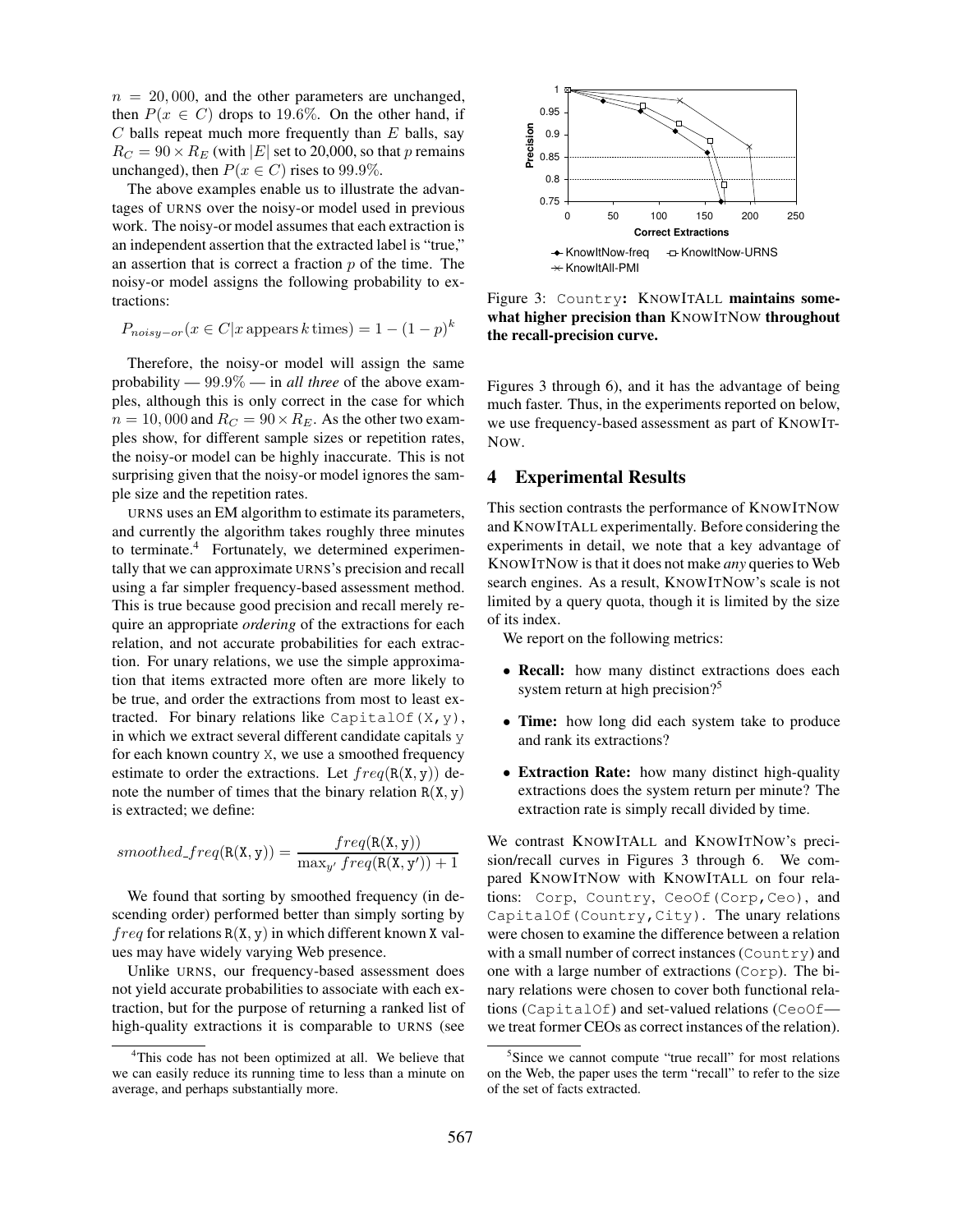

Figure 4: CapitalOf**:** KNOWITNOW **does nearly as well as** KNOWITALL**, but has more difficulty than** KNOWITALL **with sparse data for capitals of more obscure countries.**

For the two unary relations, both systems created extraction rules from eight generic patterns. These are hyponym patterns like "NP1 {,} such as NPList2" or "NP2 {,} and other NP1", which extract members of NPList2 or NP2 as instances of NP1. For the binary relations, the systems instantiated rules from four generic patterns. These are patterns for a generic "of" relation. They are "NP1, rel of NP2", "NP1 the rel of NP2", "rel of NP2" , NP1", and "NP2 rel NP1". When rel is instantiated for CeoOf, these patterns become "NP1 , CEO of NP2" and so forth.

Both KNOWITNOW and KNOWITALL merge extractions with slight variants in the name, such as those differing only in punctuation or whitespace, or in the presence or absence of a corporate designator. For binary extractions, CEOs with the same last name and same company were also merged. Both systems rely on the OpenNlp maximum-entropy part-of-speech tagger and chunker (Ratnaparkhi, 1996), but KNOWITALL applies them to pages downloaded from the Web based on the results of Google queries, whereas KNOWITNOW applies them once to crawled and indexed pages.<sup>6</sup> Overall, each of the above elements of KNOWITALL and KNOWIT-NOW are the same to allow for controlled experiments.

Whereas KNOWITNOW runs a small number of variabilized queries (one for each extraction pattern, for each relation), KNOWITALL requires a stopping criterion. Otherwise, KNOWITALL will continue to query Google and download URLs found in its result pages over many days and even weeks. We allowed a total of 6 days of search time for KNOWITALL, allocating more search for the relations that continued to be most productive. For CeoOf KNOWITNOW returned all pairs of Corp, Ceo



Figure 5: Corp**:** KNOWITALL**'s PMI assessment maintains high precision.** KNOWITNOW **has low recall up to precision 0.85, then catches up with** KNOWITALL**.**

in its corpus; KNOWITALL searched for CEOs of a random selection of 10% of the corporations it found, and we projected the total extractions and search effort for all corporations. For CapitalOf, both KNOWITNOW and KNOWITALL looked for capitals of a set of 195 countries.

Table 2 shows the number of queries, search time, distinct correct extractions at precision 0.8, and extraction rate for each relation. Search time for KNOWITNOW is measured in seconds and search time for KNOWITALL is measured in hours. The number of extractions per minute counts the distinct correct extractions. Since we limit KNOWITALL to one Google query per second, the time for KNOWITALL is proportional to the number of queries. KNOWITNOW's extraction rate is from 275 to 4,707 times that of KNOWITALL at this level of precision.

While the number of distinct correct extractions from KNOWITNOW at precision 0.8 is roughly comparable to that of 6 days search effort from KNOWITALL, the situation is different at precision 0.9. KNOWITALL's PMI assessor is able to maintain higher precision than KNOW-ITNOW's frequency-based assessor. The number of correct corporations for KNOWITNOW drops from 23,128 at precision 0.8 to 1,116 at precision 0.9. KNOWITALL is able to identify 17,620 correct corporations at precision 0.9. Even with the drop in recall, KNOWITNOW's extraction rate is still 305 times higher than KNOWITALL's. The reason for KNOWITNOW's difficulty at precision 0.9 is due to extraction errors that occur with high frequency, particularly generic references to companies ("the Seller is a corporation ...", "corporations such as Banks", etc.) and truncation of certain company names by the extraction rules. The more expensive PMI-based assessment was not fooled by these systematic extraction errors.

Figures 3 through 6 show the recall-precision curves for KNOWITNOW with URNS assessment, KNOWIT-NOW with the simpler frequency-based assessment, and

<sup>6</sup>Our time measurements for KNOWITALL are not affected by the tagging and chunking time because it is dominated by time required to query Google, waiting a second between queries.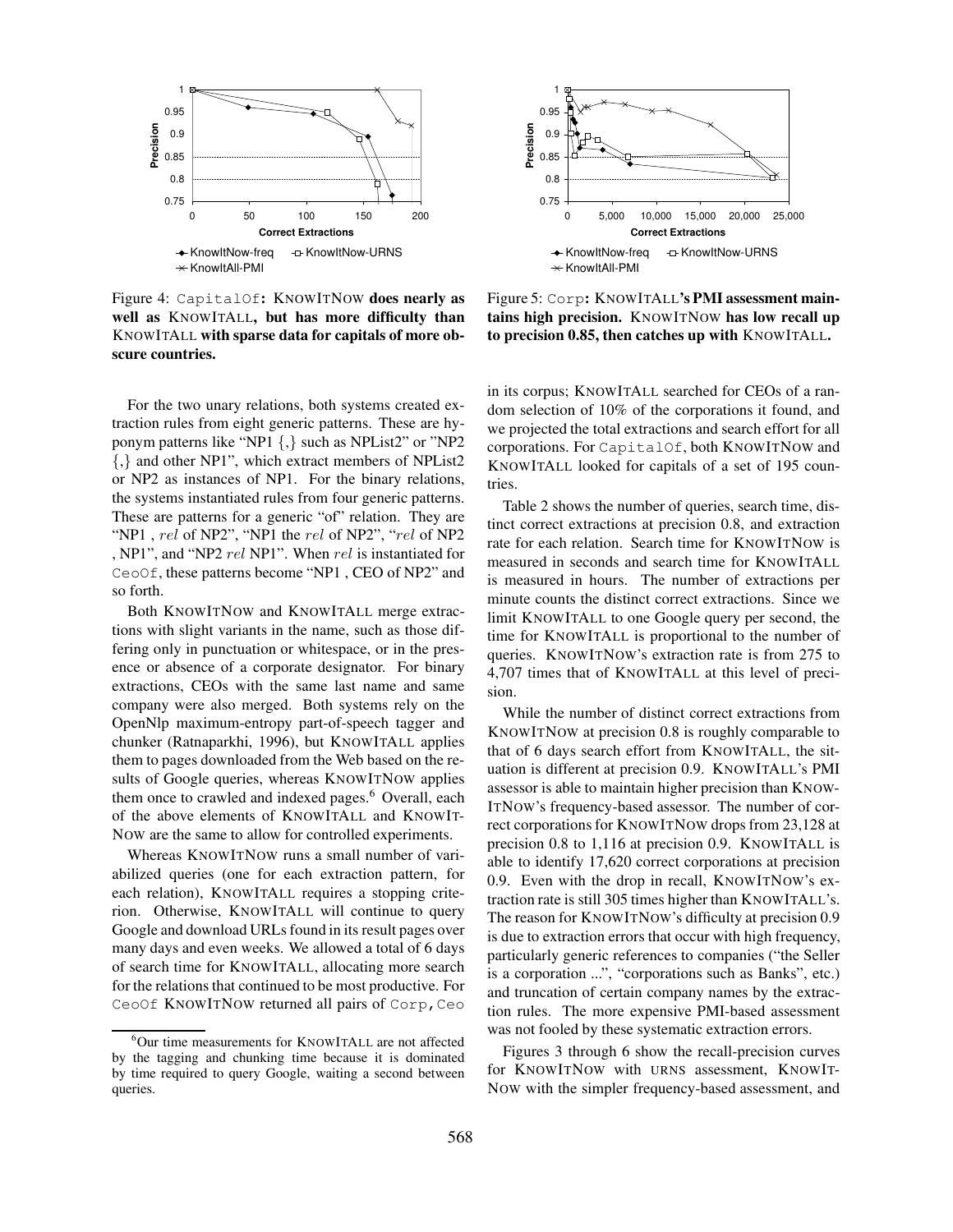|           | Google Queries |         | Time      |           | <b>Extractions</b> |        | Extractions per minute |      |       |
|-----------|----------------|---------|-----------|-----------|--------------------|--------|------------------------|------|-------|
|           | <b>Now</b>     | ALL     | Now (sec) | ALL (hrs) | <b>Now</b>         | ALL    | <b>Now</b>             | All  | ratio |
| Corp      | 0(16)          | 201,878 | 42        | 56.1      | .128               | 23.617 | 33,040                 | 7.02 | 4.707 |
| Country   | 0(16)          | 35.480  | 42        | 9.9       | 161                | 203    | 230                    | 0.34 | 672   |
| CeoOf     | 0(6)           | 263.646 | 51        | 73.2      | 2.402              | 5,823  | 2.836                  |      | 2.132 |
| CapitalOf | (6)            | 17.216  | 55        | 4.8       | 169                | 192    | 184                    | 0.67 | 275   |

Table 2: **Comparison of** KNOWITNOW **with** KNOWITALL **for four relations, showing number of Google queries (local** BE **queries in parentheses), search time, correct extractions at precision 0.8, and extraction rate (the number of correct extractions at precision 0.8 per minute of search). Overall,** KNOWITNOW **took a total of slightly over 3 minutes as compared to a total of 6 days of search for** KNOWITALL**.**



Figure 6: CeoOf**:** KNOWITNOW **has difficulty distinguishing low frequency correct extractions from noise.** KNOWITALL **is able to cope with the sparse data more effectively.**

KNOWITALL with PMI-based assessment. For each of the four relations, PMI is able to maintain a higher precision than either frequency-based or URNS assessment. URNS and frequency-based assessment give roughly the same levels of precision.

For the relations with a small number of correct instances, Country and CapitalOf, KNOWITNOW is able to identify 70-80% as many instances as KNOW-ITALL at precision 0.9. In contrast, Corp and CeoOf have a huge number of correct instances and a long tail of low frequency extractions that KNOWITNOW has difficulty distinguishing from noise. Over one fourth of the corporations found by KNOWITALL had Google hit counts less than 10,500, a sparseness problem that was exacerbated by KNOWITNOW's limited index size.

Figure 7 shows projected recall from larger KNOW-ITNOW indices, fitting a sigmoid curve to the recall from index size of 10M, 20M, up to 60M pages. The curve was fitted using logistic regression, and is restricted to asymptote at the level reported for Google-based KNOWITALL for each relation. We report recall at precision 0.9 for capitals of 195 countries and CEOs of a random selection of the top 5,000 corporations as ranked by PMI. Recall is defined as the percent of countries with a



Figure 7: **Projections of recall (at precision 0.9) as a function of** KNOWITNOW **index size. At 400 million pages,** KNOWITNOW**'s recall rapidly approaches the recall achieved by** KNOWITALL **using roughly 300,000 Google queries.**

correct capital or the number of correct CEOs divided by the number of corporations.

The curve for CeoOf is rising steeply enough that a 400 million page KNOWITNOW index may approach the same level of recall yielded by KNOWITALL when it uses 300,000 Google queries. As shown in Table 2, KNOW-ITALL takes slightly more than three days to generate these results. KNOWITNOW would operate over a corpus 6.7 times its current one, but the number of required random disk seeks (and the asymptotic run time analysis) would remain the same. We thus expect that with a larger corpus we can construct a KNOWITNOW system that reproduces KNOWITALL levels of precision and recall while still executing in the order of a few minutes.

#### **5 Related Work**

There has been very little work published on how to make NLP computations such as PMI-IR and IE fast for large corpora. Indeed, extraction rate is not a metric typically used to evaluate IE systems, but we believe it is an important metric if IE is to scale.

Hobbs *et al.* point out the advantage of fast text processing for rapid system development (Hobbs et al., 1992). They could test each change to system parameters